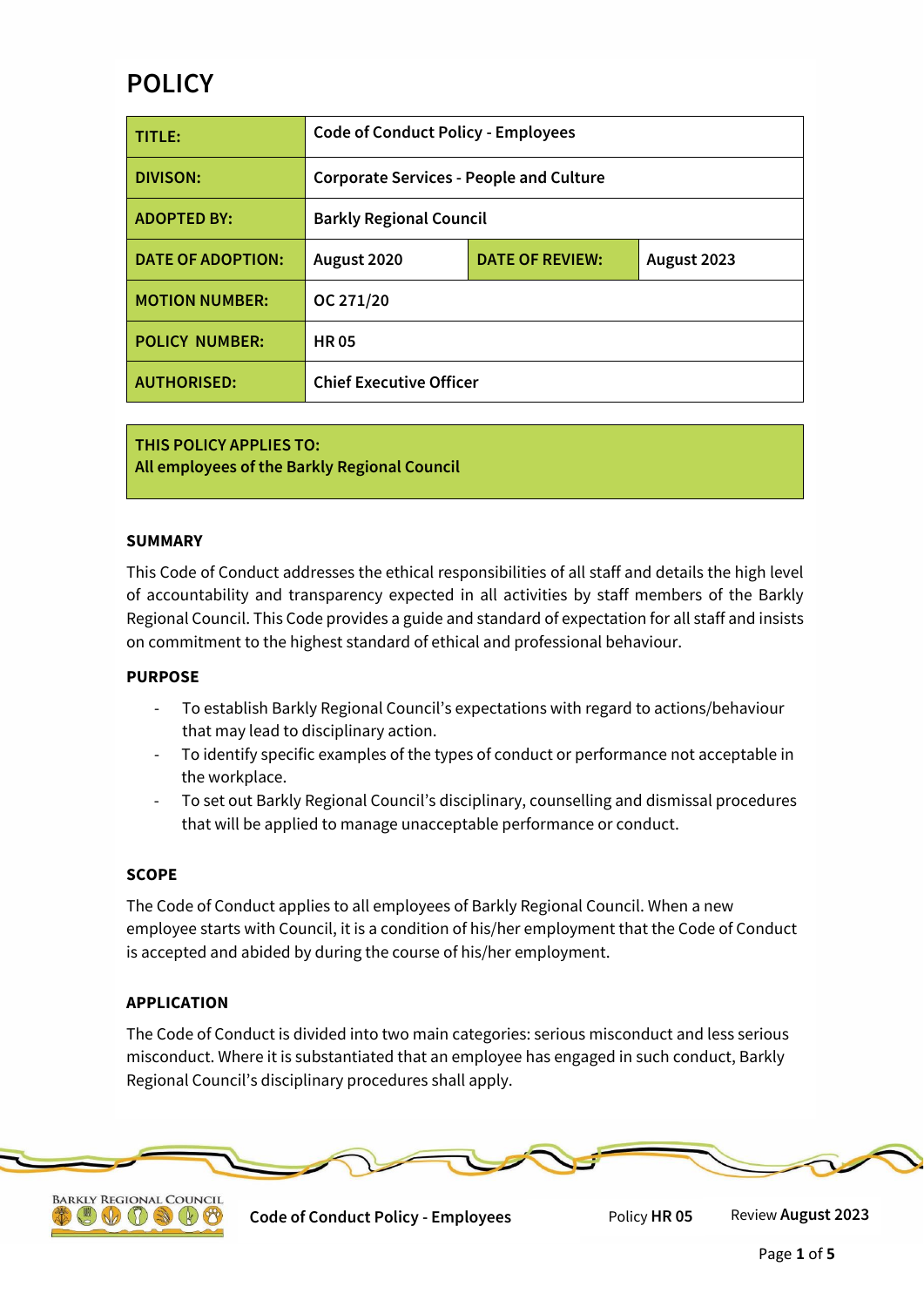# **SERIOUS MISCONDUCT**

Serious Misconduct occurs where an employee's actions or behaviours are considered serious in nature and if substantiated, may result in instant dismissal.

The below list contains examples of the types of actions, which may constitute serious misconduct. *Note:* The list is not limited to, but is inclusive of the following:

a) Refusing to obey a lawful and reasonable instruction; this includes a refusal to perform assigned work, alternative duties, or continuous refusal to work reasonable overtime as requested in accordance with the employee's relevant employment agreement.

b) Falsifying or being a party to the falsification of Barkly Regional Council's', or subcontractors', documents or records. This includes, but is not limited to, timesheets, incident reports, expense claims and leave records.

c) Wrongfully taking, removing, or dealing with Barkly Regional Council's, subcontractors' or employees' property.

d) Any fraudulent acts including tampering with financial records and/or processes.

e) Unauthorised possession and/or movement of Barkly Regional Council's, subcontractors' or other employees' property. This includes scrap or damaged items.

f) Driving a Barkly Regional Council's vehicle in a dangerous or intimidatory manner.

g) Unauthorised use of Barkly Regional Council's or subcontractors' equipment or vehicles, including driving Barkly Regional Council's vehicles while disqualified from driving.

h) Intimidating, bullying, harassing other employees, ratepayers, subcontractors, or members of the public.

i) Assaulting (either verbally or physically) other employees, ratepayers, subcontractors, or members of the public while representing Barkly Regional Council.

j) Sexual harassment in Barkly Regional Council's workplaces.

k) Inappropriate use of Barkly Regional Council's technology, including a breach of the IT Acceptable Use and Social Media Policies.

l) Divulging confidential information, unauthorised possession of Barkly Regional Council's documents or making public statements (including on social networking sites) detrimental to Barkly Regional Council's operation.

m) Wilful, irresponsible, or negligent acts, which result or could result in damage and/or loss to subcontractors', suppliers', Barkly Regional Council's or employee property, product, or personnel.



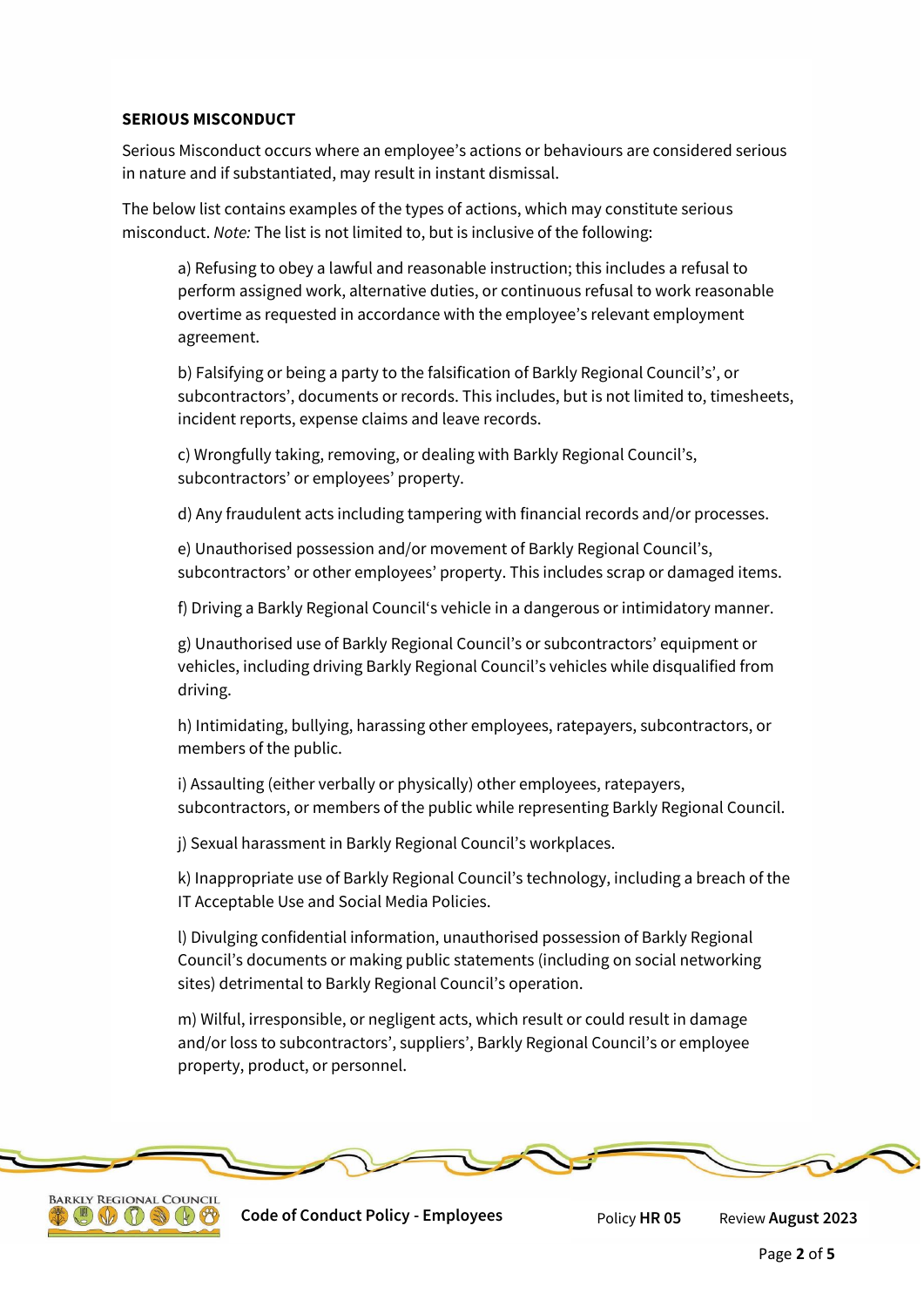n) Participation in corruption or offering to provide anything of value directly or indirectly to individuals to secure an undue advantage. Additionally, prohibition from soliciting or accepting any gifts or gratuities from any persons having business dealings with Council (e.g. subcontractors, suppliers, contractors).

o) Use or misuse of your official position or appointment for personal gains or to benefit/ favour your relatives or friends.

p) Failure to declare any conflicts of interest that affects your objectivity in carrying out your duties.

q) Asking for or accepting a fee or other benefit for doing something as a local government employee.

r) Being absent from the workplace during a period in which a request for leave has been declined.

s) Refusing to undergo medical examination by a medical practitioner nominated by Barkly Regional Councillor by an independent third party when lawfully requested to do so.

t) Failing to comply with health and safety regulations, safety signs, equipment isolation and site entry procedures.

u) Sleeping whilst on duty.

v) Being imprisoned whilst employed by Barkly Regional Council.

w) Breaches of the Barkly Regional Council's key policies, including but not limited to, the Code of Conduct, the Safety Rules and the Drug and Alcohol Policy

x) Actions that have the potential to bring Barkly Regional Council into disrepute.

y) Actions that have caused, or have the potential to cause, Barkly Regional Council to lose trust and confidence in the employee, including dishonesty, lack of integrity and unfair behaviour.

z) Behaving or inciting unlawful stop work action or riotous behaviours.

aa) Other offence deemed by the management as a termination offence under common law or which is deemed contrary to safety, security, good working practices or a serious contravention to the Employer's. Such other matters as may be advised by Barkly Regional Council from time to time.

# **LESS SERIOUS MISCONDUCT**

Less serious misconduct occurs where an employee's actions or behaviours are considered less serious in nature. The following list contains examples of the types of actions, which may constitute less serious misconduct and may result in a warning being issued but could also result in dismissal depending upon the severity of the incident and if there has been a repeat of the behaviour.



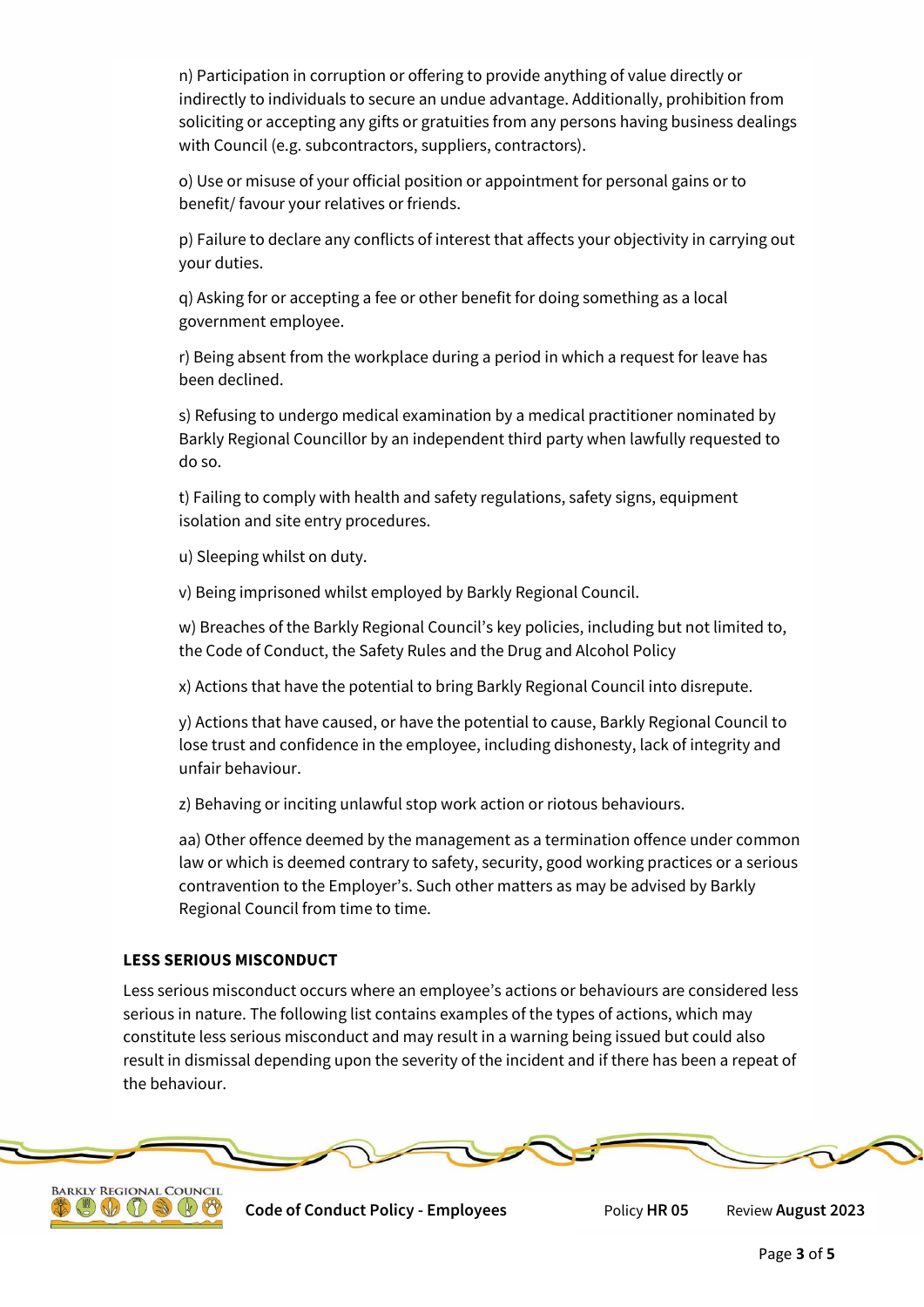a) Failure to commence work on time, return from breaks on time and leave work at the authorised time.

b) Leaving the assigned work area during the scheduled work period without the permission of the supervisor, unless required to do so in the performance of the duties.

c) Leaving the workstation at the completion of a shift before being relieved by the oncoming shift relief, or having gained the approval of the shift supervisor.

d) Failure to advise the supervisor, within the specified timeframe (or as soon as practical in the case of an emergency) of the unavailability to attend work.

e) Reporting to work in such a physical condition as to be unable, in Barkly Regional Council's opinion, to safely perform work.

f) Being absent from work without authorisation and/or notification.

g) Acting in an irresponsible manner, defacing Barkly Regional Council's property or indulging in practical jokes which may endanger, or have the potential to endanger, other employees.

h) Inappropriate use of Barkly Regional Council's equipment including, but not limited to, telephones (mobile and landline), fax machines, printers and computers.

i) Failing to perform work to a reasonable standard and/or to complete scheduled work within an acceptable timeframe.

j) Failing to act in a courteous manner towards Barkly Regional Council's employees, ratepayers, subcontractors, or members of the public.

k) Failing to maintain the work area in a clean and orderly state.

l) Failing to ensure your actions do not breach or infringe on the *Copyright Act 1698 (Cth)*

m) Breaches of other Barkly Regional Council's policies and such other matters as may be advised by the employer from time to time.

n) Failure to declare any secondary employment to the CEO.

## **RELEVANT POLICIES**

Policies to be read in conjunction with the Barkly Regional Council Code of Conduct:

- Barkly Regional Council Social Media Policy
- Barkly Regional Council IT Acceptable Use Guidelines
- Barkly Regional Council Employee Grievances and Dispute Resolution Policy
- Barkly Regional Council Drugs and Alcohol Policy
- Barkley Regional Council Anti-Discrimination Policy
- Barkley Regional Council Bullying and Harassment Policy
- Barkley Regional Council Gifts and Benefits Policy